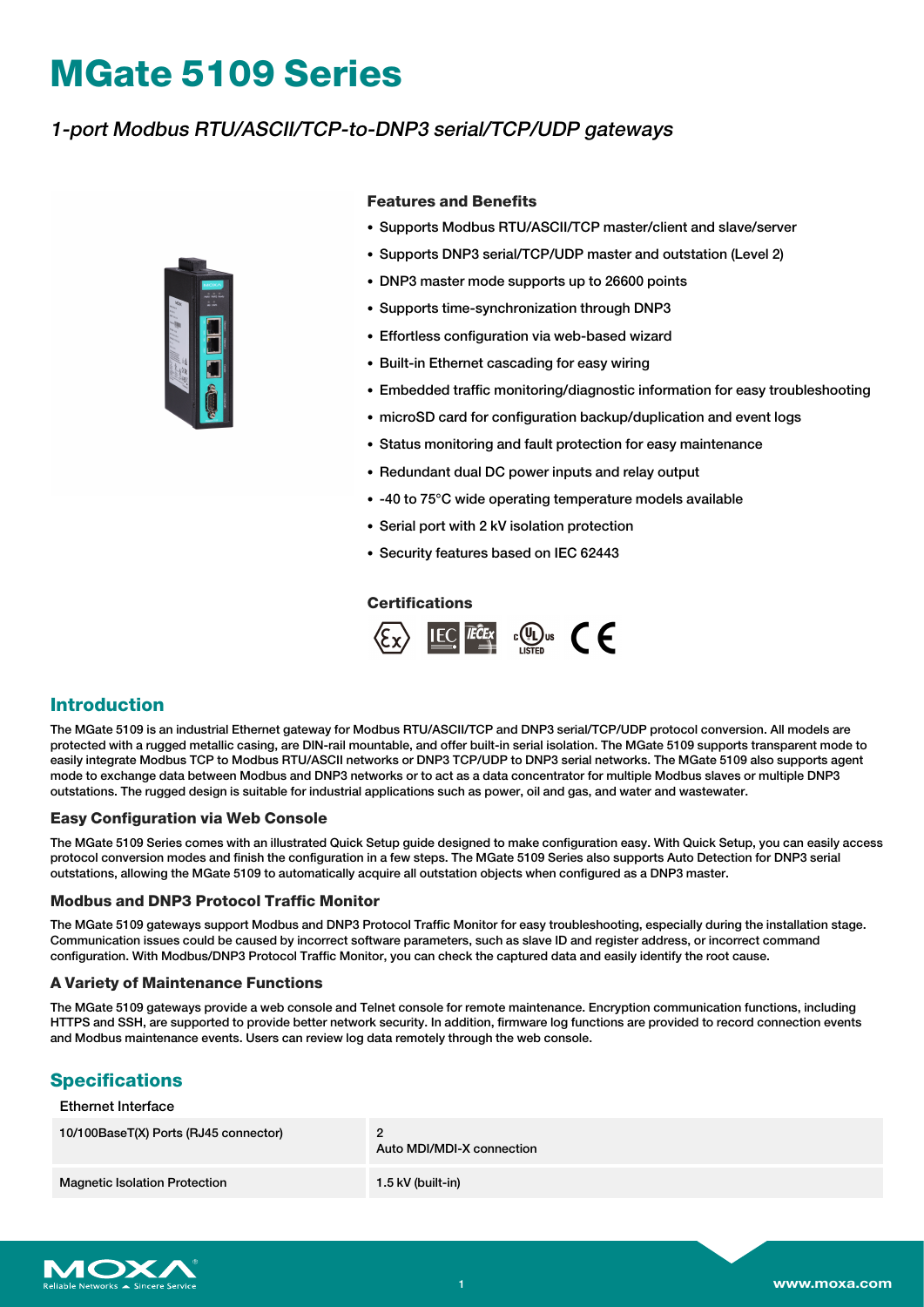## Ethernet Software Features

| <b>Industrial Protocols</b>       | Modbus TCP Client (Master), Modbus TCP Server (Slave), DNP3 TCP Master, DNP3<br><b>TCP Outstation</b>       |
|-----------------------------------|-------------------------------------------------------------------------------------------------------------|
| <b>Configuration Options</b>      | Web Console (HTTP/HTTPS), Device Search Utility (DSU), Telnet Console                                       |
| Management                        | ARP, DHCP Client, DNS, HTTP, HTTPS, SMTP, SNMP Trap, SNMPv1/v2c/v3, TCP/IP,<br>Telnet, SSH, UDP, NTP Client |
| MIB                               | RFC1213, RFC1317                                                                                            |
| <b>Time Management</b>            | <b>NTP Client</b>                                                                                           |
| <b>Security Functions</b>         |                                                                                                             |
| Authentication                    | Local database                                                                                              |
| Encryption                        | HTTPS, AES-128, AES-256, SHA-256                                                                            |
| <b>Security Protocols</b>         | SNMP <sub>v3</sub><br>SNMPv2c Trap<br>HTTPS (TLS 1.3)                                                       |
| Serial Interface                  |                                                                                                             |
| <b>Console Port</b>               | RS-232 (TxD, RxD, GND), 8-pin RJ45 (115200, n, 8, 1)                                                        |
| No. of Ports                      | 1                                                                                                           |
| Connector                         | DB9 male                                                                                                    |
| <b>Serial Standards</b>           | RS-232/422/485                                                                                              |
| <b>Baudrate</b>                   | 50 bps to 921.6 kbps                                                                                        |
| Data Bits                         | 7,8                                                                                                         |
| Parity                            | None, Even, Odd, Space, Mark                                                                                |
| <b>Stop Bits</b>                  | 1, 2                                                                                                        |
| <b>Flow Control</b>               | RTS Toggle (RS-232 only), RTS/CTS                                                                           |
| RS-485 Data Direction Control     | ADDC <sup>®</sup> (automatic data direction control)                                                        |
| Pull High/Low Resistor for RS-485 | 1 kilo-ohm, 150 kilo-ohms                                                                                   |
| Terminator for RS-485             | 120 ohms                                                                                                    |
| Isolation                         | 2 kV (built-in)                                                                                             |
| <b>Serial Signals</b>             |                                                                                                             |
| <b>RS-232</b>                     | TxD, RxD, RTS, CTS, DTR, DSR, DCD, GND                                                                      |
| <b>RS-422</b>                     | Tx+, Tx-, Rx+, Rx-, GND                                                                                     |
| RS-485-2w                         | Data+, Data-, GND                                                                                           |
| RS-485-4w                         | Tx+, Tx-, Rx+, Rx-, GND                                                                                     |
| <b>Serial Software Features</b>   |                                                                                                             |
| <b>Configuration Options</b>      | <b>Serial Console</b>                                                                                       |
| <b>Industrial Protocols</b>       | Modbus RTU/ASCII Master, Modbus RTU/ASCII Slave, DNP3 Serial Master, DNP3 Serial<br>Outstation              |

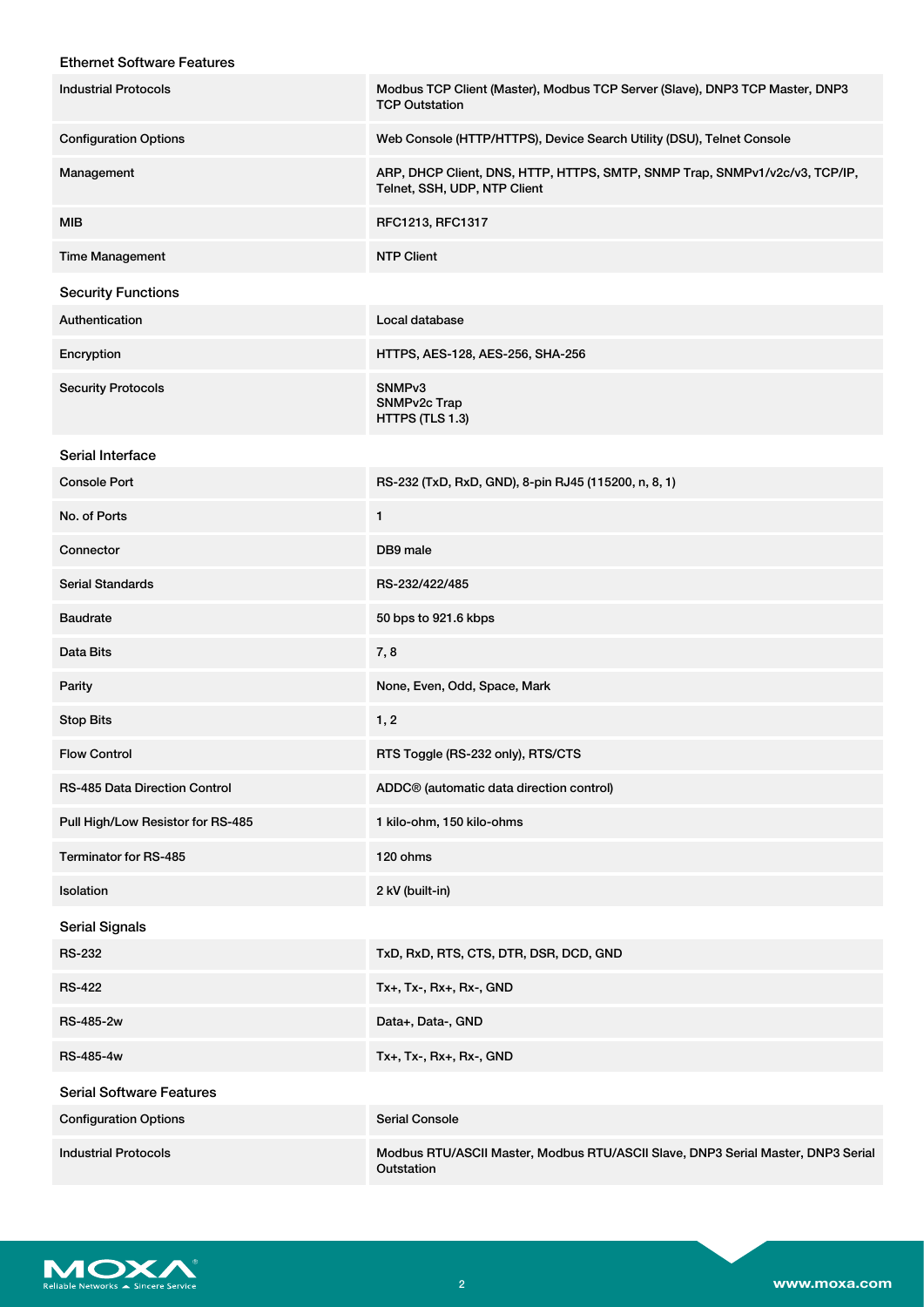| <b>Modbus RTU/ASCII</b>                |                                                                                                                                                                                                                                          |
|----------------------------------------|------------------------------------------------------------------------------------------------------------------------------------------------------------------------------------------------------------------------------------------|
| Mode                                   | Master, Slave                                                                                                                                                                                                                            |
| <b>Functions Supported</b>             | 1, 2, 3, 4, 5, 6, 15, 16, 23                                                                                                                                                                                                             |
| Max. No. of Commands                   | 100                                                                                                                                                                                                                                      |
| <b>Modbus TCP</b>                      |                                                                                                                                                                                                                                          |
| <b>Functions Supported</b>             | 1, 2, 3, 4, 5, 6, 15, 16, 23                                                                                                                                                                                                             |
| Mode                                   | Client (Master), Server (Slave)                                                                                                                                                                                                          |
| Max. No. of Client Connections         | 16                                                                                                                                                                                                                                       |
| Max. No. of Server Connections         | 32                                                                                                                                                                                                                                       |
| Max. No. of Commands                   | 100                                                                                                                                                                                                                                      |
| DNP3 (Transparent)                     |                                                                                                                                                                                                                                          |
| Max. No. of Master Connections         | 16                                                                                                                                                                                                                                       |
| Max. No. of Outstation Connections     | 32                                                                                                                                                                                                                                       |
| <b>DNP3 Serial</b>                     |                                                                                                                                                                                                                                          |
| Mode                                   | Master, Outstation                                                                                                                                                                                                                       |
| Max. No. of Master Connections         | 1                                                                                                                                                                                                                                        |
| Max. No. of Outstation Connections     | 31                                                                                                                                                                                                                                       |
| Internal Master Database (each Master) | Binary Inputs: 8192 points<br>Analog Inputs: 2048 points<br>Counters: 2048 points<br>Binary Outputs: 8192 points<br>Analog Outputs: 2048 points                                                                                          |
| <b>Internal Outstation Database</b>    | Binary Inputs: 8192 points<br>Analog Inputs: 2048 points<br>Counters: 2048 points<br>Binary Outputs: 8192 points<br>Analog Outputs: 2048 points<br><b>Binary Input Events: 1024</b><br>Analog Input Events: 1024<br>Counter Events: 1024 |
| <b>DNP3 TCP/UDP</b>                    |                                                                                                                                                                                                                                          |
| Mode                                   | Master, Outstation                                                                                                                                                                                                                       |
| Max. No. of Master Connections         | 1                                                                                                                                                                                                                                        |
| Max. No. of Outstation Connections     | 32                                                                                                                                                                                                                                       |
| Internal Master Database (each Master) | Binary Inputs: 8192 points<br>Analog Inputs: 2048 points<br>Counters: 2048 points<br>Binary Outputs: 8192 points<br>Analog Outputs: 2048 points                                                                                          |
| <b>Internal Outstation Database</b>    | Binary Inputs: 8192 points<br>Analog Inputs: 2048 points<br>Counters: 2048 points<br>Binary Outputs: 8192 points<br>Analog Outputs: 2048 points<br><b>Binary Input Events: 1024</b><br>Analog Input Events: 1024<br>Counter Events: 1024 |

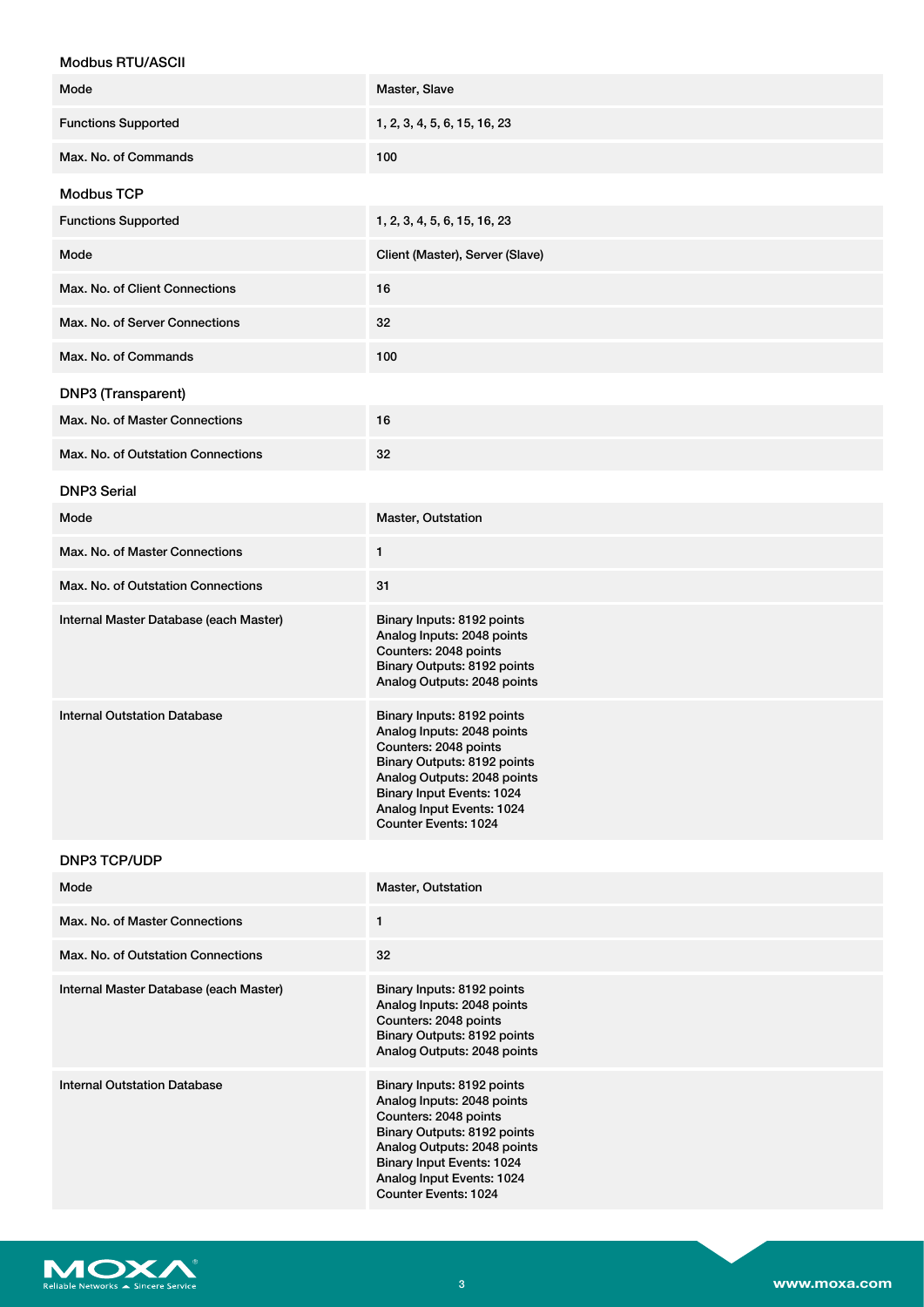| Memory                                 |                                                                                                                                                                                                                                                                                  |
|----------------------------------------|----------------------------------------------------------------------------------------------------------------------------------------------------------------------------------------------------------------------------------------------------------------------------------|
| microSD Slot                           | Up to 32 GB (SD 2.0 compatible)                                                                                                                                                                                                                                                  |
| <b>Power Parameters</b>                |                                                                                                                                                                                                                                                                                  |
| <b>Input Voltage</b>                   | 12 to 48 VDC                                                                                                                                                                                                                                                                     |
| <b>Input Current</b>                   | 455 mA @ 12 VDC                                                                                                                                                                                                                                                                  |
| <b>Power Connector</b>                 | Screw-fastened Euroblock terminal                                                                                                                                                                                                                                                |
| Relays                                 |                                                                                                                                                                                                                                                                                  |
| <b>Contact Current Rating</b>          | Resistive load: 2 A @ 30 VDC                                                                                                                                                                                                                                                     |
| <b>Physical Characteristics</b>        |                                                                                                                                                                                                                                                                                  |
| Housing                                | Metal                                                                                                                                                                                                                                                                            |
| <b>IP Rating</b>                       | <b>IP30</b>                                                                                                                                                                                                                                                                      |
| <b>Dimensions</b>                      | 36 x 105 x 140 mm (1.42 x 4.14 x 5.51 in)                                                                                                                                                                                                                                        |
| Weight                                 | 507 g (1.12 lb)                                                                                                                                                                                                                                                                  |
| <b>Environmental Limits</b>            |                                                                                                                                                                                                                                                                                  |
| <b>Operating Temperature</b>           | MGate 5109: 0 to 60°C (32 to 140°F)<br>MGate 5109-T: -40 to 75°C (-40 to 167°F)                                                                                                                                                                                                  |
| Storage Temperature (package included) | -40 to 85°C (-40 to 185°F)                                                                                                                                                                                                                                                       |
| <b>Ambient Relative Humidity</b>       | 5 to 95% (non-condensing)                                                                                                                                                                                                                                                        |
| <b>Standards and Certifications</b>    |                                                                                                                                                                                                                                                                                  |
| Safety                                 | EN 60950-1, UL 508                                                                                                                                                                                                                                                               |
| <b>EMC</b>                             | EN 55032/24                                                                                                                                                                                                                                                                      |
| EMI                                    | CISPR 32, FCC Part 15B Class B                                                                                                                                                                                                                                                   |
| <b>EMS</b>                             | IEC 61000-4-2 ESD: Contact: 8 kV; Air: 15 kV<br>IEC 61000-4-3 RS: 80 MHz to 1 GHz: 10 V/m<br>IEC 61000-4-4 EFT: Power: 4 kV; Signal: 2 kV<br>IEC 61000-4-5 Surge: Power: 2 kV; Signal: 2 kV<br>IEC 61000-4-6 CS: 150 kHz to 80 MHz: 10 V/m; Signal: 10 V/m<br>IEC 61000-4-8 PFMF |
| <b>Hazardous Locations</b>             | ATEX, Class I Division 2, IECEx                                                                                                                                                                                                                                                  |
| Freefall                               | IEC 60068-2-32                                                                                                                                                                                                                                                                   |
| <b>Shock</b>                           | IEC 60068-2-27                                                                                                                                                                                                                                                                   |
| Vibration                              | IEC 60068-2-6, IEC 60068-2-64                                                                                                                                                                                                                                                    |
| <b>MTBF</b>                            |                                                                                                                                                                                                                                                                                  |
| Time                                   | 888,926 hrs                                                                                                                                                                                                                                                                      |
| <b>Standards</b>                       | Telcordia SR332                                                                                                                                                                                                                                                                  |
| Warranty                               |                                                                                                                                                                                                                                                                                  |
| <b>Warranty Period</b>                 | 5 years                                                                                                                                                                                                                                                                          |
| <b>Details</b>                         | See www.moxa.com/warranty                                                                                                                                                                                                                                                        |

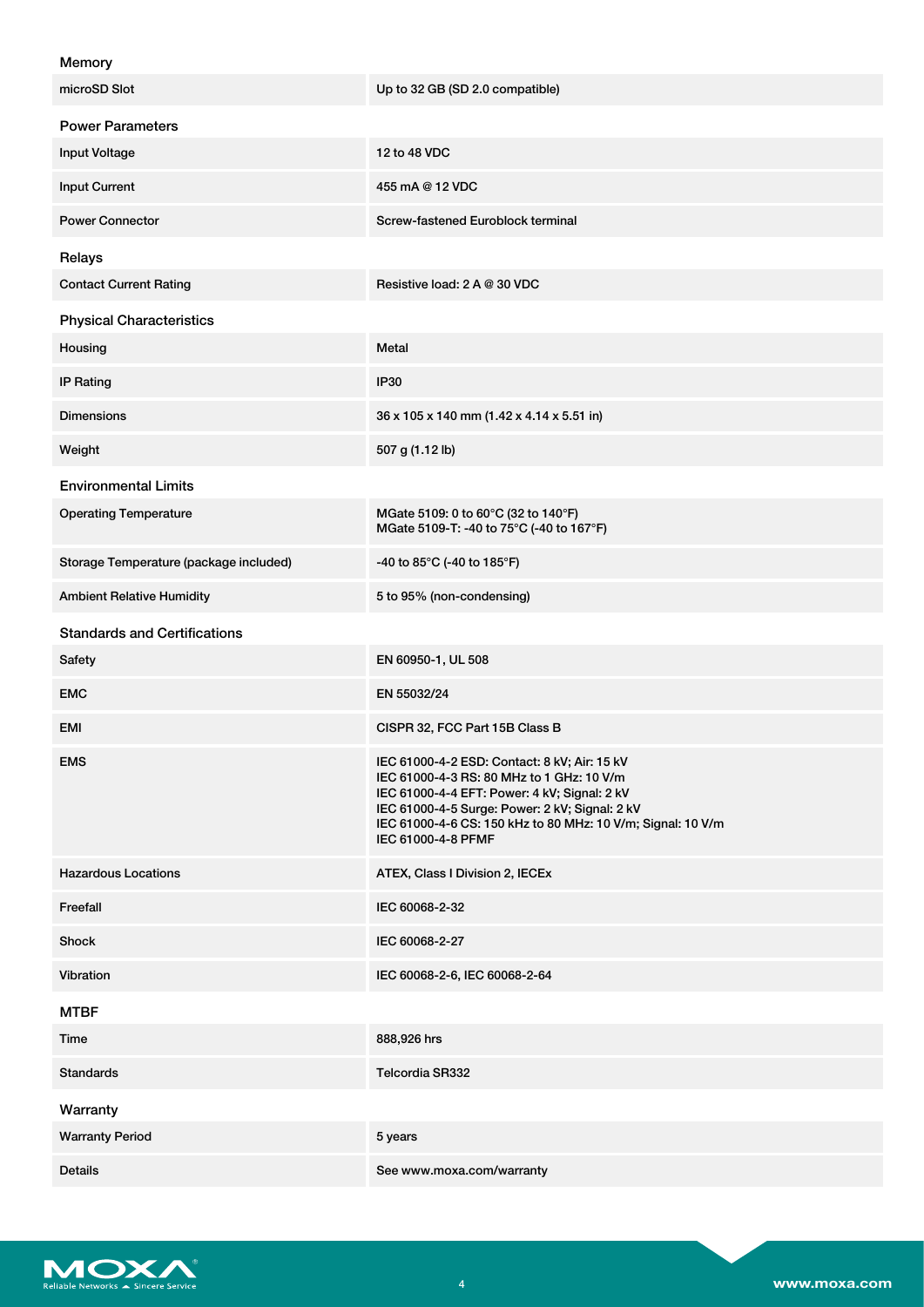## Package Contents

| <b>Device</b>           | 1 x MGate 5109 Series gateway                     |
|-------------------------|---------------------------------------------------|
| Cable                   | 1 x RJ45-to-DB9 console cable                     |
| <b>Installation Kit</b> | 1 x DIN-rail kit                                  |
| Documentation           | 1 x quick installation guide<br>1 x warranty card |

## **Dimensions**

#### Unit: mm (inch)



## **Ordering Information**

| <b>Model Name</b>   | <b>Operating Temp.</b> |
|---------------------|------------------------|
| MGate 5109          | 0 to $60^{\circ}$ C    |
| <b>MGate 5109-T</b> | -40 to $75^{\circ}$ C  |

# **Accessories (sold separately)**

| Cables               |                                                            |
|----------------------|------------------------------------------------------------|
| CBL-F9M9-150         | DB9 female to DB9 male serial cable, 1.5 m                 |
| <b>CBL-F9M9-20</b>   | DB9 female to DB9 male serial cable, 20 cm                 |
| CBL-RJ45F9-150       | 8-pin RJ45 to DB9 female serial cable, 1.5m                |
| CBL-RJ45SF9-150      | 8-pin RJ45 to DB9 female serial cable with shielding, 1.5m |
| Connectors           |                                                            |
| Mini DB9F-to-TB      | DB9 female to terminal block connector                     |
| <b>Power Cords</b>   |                                                            |
| CBL-PJTB-10          | Non-locking barrel plug to bare-wire cable                 |
| <b>Mounting Kits</b> |                                                            |